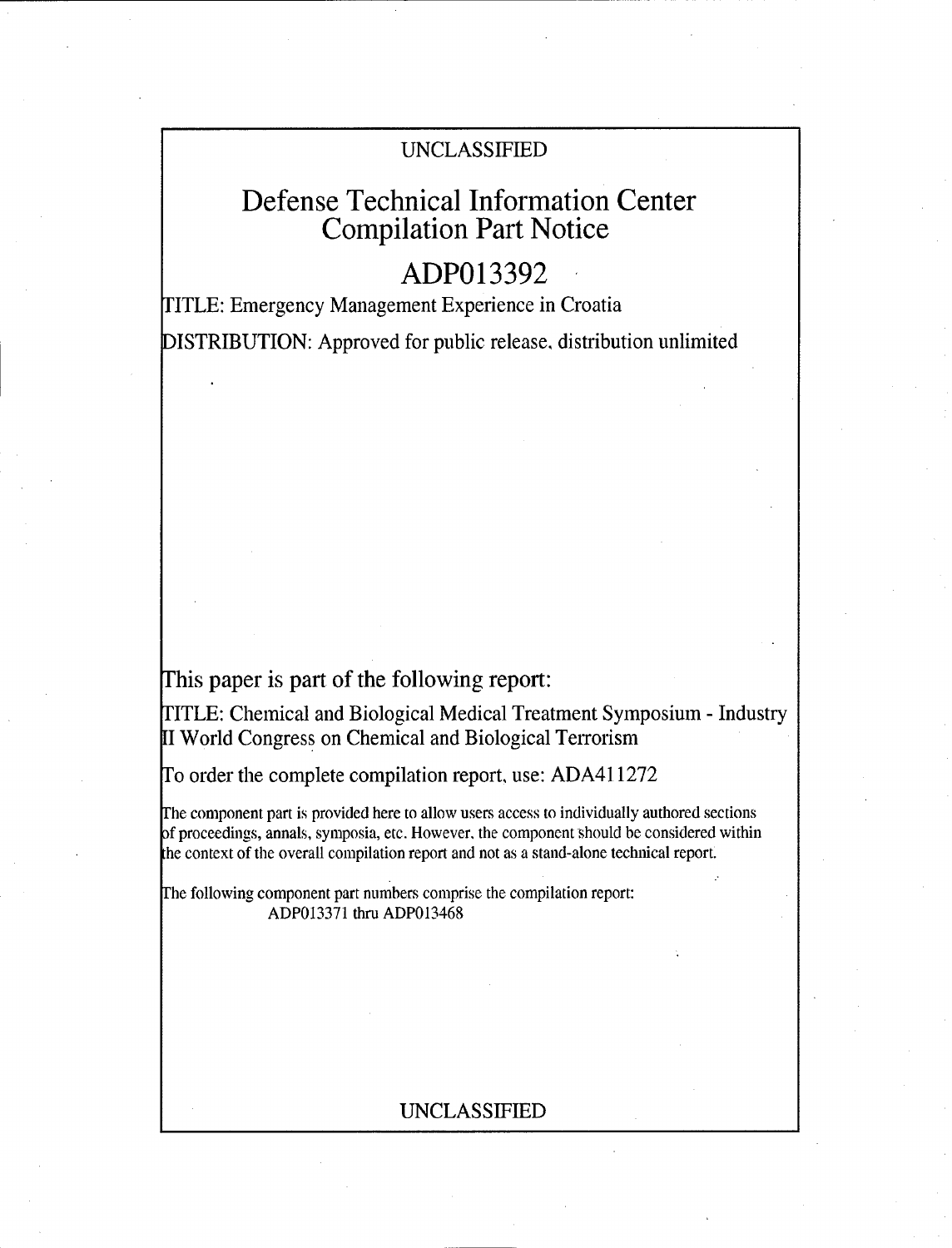### 22. EMERGENCY **MANAGEMENT EXPERIENCE IN** CROATIA

Dr. Branimir Molak, Zagreb, Croatia

#### **INTRODUCTION**

What can endanger us, what is the highest hazard to us? How are these hazards distributed around the globe? Does the human treat to the nature higher than the nature treat to human? Can we with proper actions decrease these hazards? In which activities should be necessary to invest to obtain proper citizen protection? How to stop the worst crises - endangers of humans, goods and environment: the wars?

Ordinary man many times puts himself these questions and trays to find the answers. The answers can be different on the mentioned questions. Always present interests even more make difference in answers. In one part of the world there are some hazards in another are other. In the countries of former socialist world on the stage is destruction of former countries which has resulted like in many other countries with economy interesting natural resources often armed clashes which have endangered humans in these areas and threat to spread to the whole globe. Environmentalists in developed countries sometimes think only about hazard which is a result of human activities (if they are not endangered by war) and overlooked facts that nature can endanger them very high (droughts, earthquakes, floods...).

To replay at least to some of the above mentioned questions we tried to shown what are the primary hazards and how to withstand to them on example of one small European country Croatia. Generally speaking it is possible to make the array of some factors to survive for the people on some area. These factors are not essentially dependent of the state rules and are not essentially changeable in time, but sometimes in parts of the globe they are not fulfilled and endangers inhabitants in the case of the war or in peace (because natural phenomena or technology accidents). These factors are physical safety, to have roof over head, to supply food, and to have energy.

The inhabitants, goods and environment can be exposed to different hazards. The source of these hazards (Figure 1 Types of crises in Croatia) can be natural phenomena; technology or human work and the war like most danger human activity. In the war practically all so call induced technological accidents can be happened. Almost all mentioned kind of hazards can have for consequence apparition of epidemic. The primary interest of the protection and rescue systems is rescue and protection of human life and for these activities a high degree of organization is necessary.

#### WHAT **ENDANGERS** THE **INHABITANTS IN** CROATIA

In the recent Croatian history (from the year 1991) the war- aggression on Croatia and frequent threat of war are the highest risk for inhabitants of this small old European country.

WAR: Damages caused by the war in Croatia (a country of 4.8 million inhabitants and an area of 56.5 thousand square km.) are estimated at about \$30 billion US\$. **In** the war about 14,000 people were killed, and about 30,000 people were injured. The number of refugees and exiles from the Serbian-occupied parts of Croatia and from the neighboring country Bosnia-Herzegovina was about 520,000 in March 1984. About one third of the territory of Croatia was occupied by Serbian forces.

PEACETIME CRISES: In addition to war damages there are also usual peacetime damages; drought (42%), thunderstorms **&** hails (26%), and earthquakes (17%); fires (6%); floods (6%) and in addition to these, there are also potential industrial risks which are generally most firequent topic of environmental protection in the western democracies. These peacetime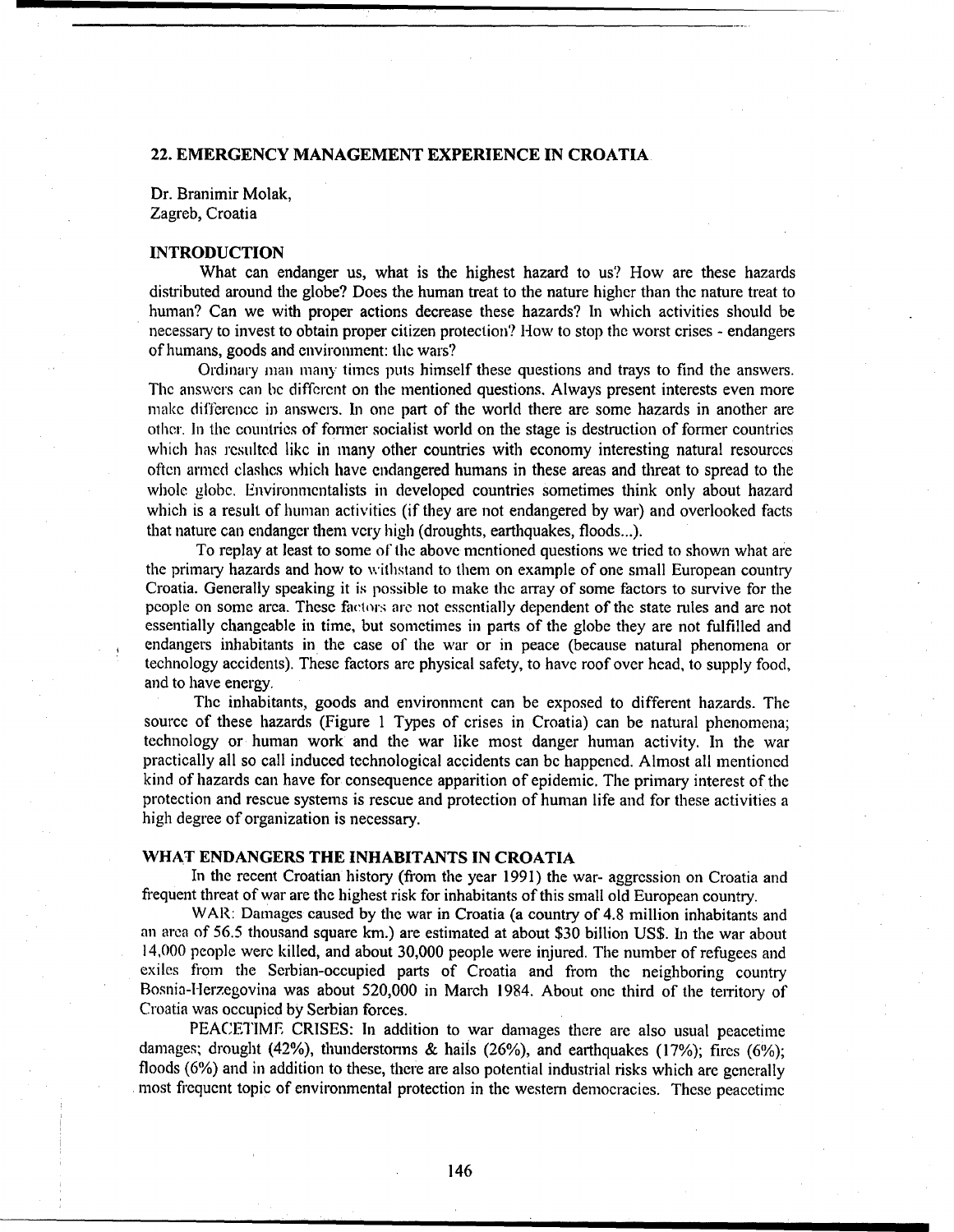damages are estimated (12 years statistics) at more than \$800,000 per day (\$300 million/year). This is very high amount for a small country. Damages of Natural Disasters 1981 to 1992 are shown on Figure 2. Shown are damages from natural disasters (considered as peacetime crises) in Croatia in the 12-year period 1981 - 1992. These damages are dominantly influenced by the fact that there was no efficient protection system in Croatia. The highest damages are from events that are prolonged (such as drought) but are not too attractive for mass media attention. These damages are in direct connection with those of agriculture. Our intent is to increase agricultural production in the future. One primary development for Croatia is the necessity to build new irrigation systems for fertile land and assure their storm  $\&$  ice protection.

### **COMPREHENSIVE** EMERGENCY **MANAGEMENT:**

Extraordinary experience (war) and everyday influence of nature and technology have shown to us that are necessary to establish very good emergency management organization. Emergency management (preparedness) for natural and man made disasters, like one necessary human activity for decrease damages, need be based on the factors: hazard analysis, authority, organization, communication, resources and emergency plans.

**.** Under emergency management we assume all such crises conditions which can endangers inhabitants (hazard to life and health), goods and environment on a great scale. In all the phases (there are four phases in time cycle) to fight with crises it is necessary to engage mutual work of many organizations (military troops, medical organizations, fireworks, humanitarian organizations, policy and justice, etc.) and many different kinds of experts. These activities need to be managed by a group of experts (programming part of emergency management system) from state or county highest level administration.

In comprehensive approach in emergency management many different kinds of experts are needed. Usually the practice in the World is double use of military and civil segments (military in peace, civil in war) in defense and protection of inhabitants, goods and environment in crises. This assure: high efficient actions in crises, better use of resources in both segments, lower expenses because are no double baying of equipment and building of facilities, etc. By us like everywhere in the World there are many organizations which need to be bearers of many operative activities. Essential in problem of protection and rescue by us is necessity of binding all these organizations in comprehensive and efficient emergency system (everywhere this is task of emergency management agency - programming part of emergency system which is expert organization of government in case of crises).

For the every kind of crisis conditions there is an array of the specific activities measures need to be taken in all phases of the emergency management process. All these activities necessary are analyzed in details for every kind of crises. Management analysis in different crises needs to make groups of experts of many educational backgrounds dependent about the kind of crises. Generally speaking in establishing emergency management system there are need to take into account segments which need to be analyzed by groups of experts for specific subjects (war, natural phenomena and technological accidents).

Comprehensive emergency management means all kind of crises in which people can be endangered, goods and environment, and is consequences of war and natural phenomena or technological accidents in peacetime. Former concept of emergency management (sometime called civil defense) have been usually based on preparedness for civilians defense in war and have not be appropriate. Solving the problem of protection and rescue in crises that are not in direct connection with war has resulted in concept of comprehensive emergency management. This concept has three mutually dependent components:

1. All types of crises: It is usually that different kind of crises - catastrophes: natural phenomena, technological and war need similar emergency management in the case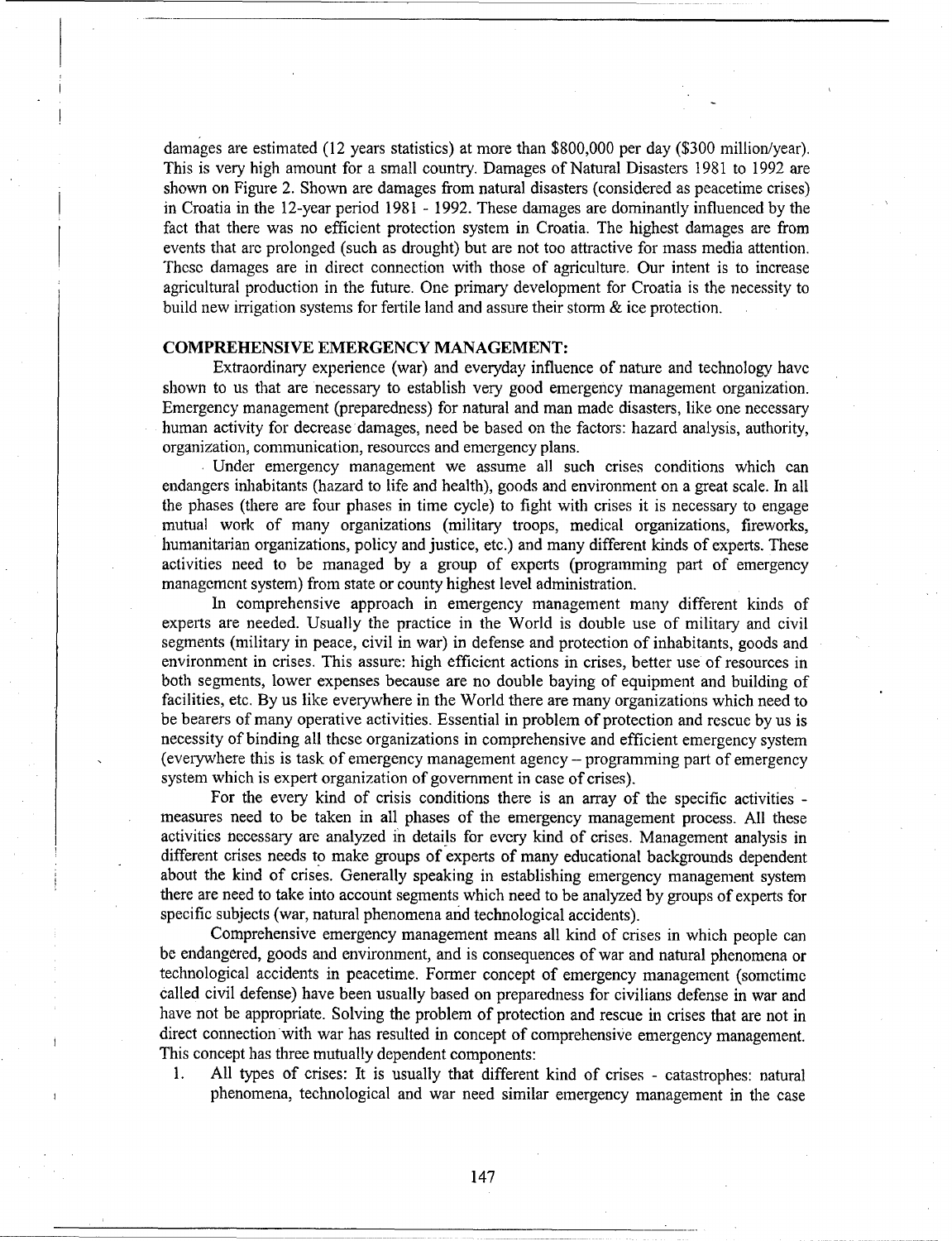they happened, that similar strategies of emergency management's can be used for all kind of crises.

- 2. Partnership in emergency management: Responsibility for emergency management and resources for actions need close cooperation on all levels of government, private sectors, voluntary and humanity organizations and population.
- 3. Life cycle of crises: Catastrophes usually act not only one day. Usually they last long and have life cycle of occurring which need to be followed by many emergency management actions which included strategies of decrease of hazards - mitigation, preparedness, action in the case of occurring and recovery from consequences of catastrophes.

Before World War II emergency management often has been only preparedness. This primary role has been only defense from the enemy attack, but preparedness is only one phase in emergency management. Society needs to take care about crises also before their occurrence and need help in recovery process after crises. Like results of recent methodology four phases of emergency management have been defined: a) mitigation, b) preparedness c) action and d) recovery. Every phase cam from previous and make some conditions for next. Activities in one phase can be covered with some in previous. The preparedness became in action in the time of catastrophe occurring. The action turns into recovery in different time in dependence of the area influence and kind of damage. Similarly the recovery starts mitigation, the motivation to prevent or reduce occurring of next accidents. At least, phases of crises have no beginning or end. The treat recognizing can motivate mitigation similarly like real catastrophe.

Under the mitigation we assume all activities by which are moved or reduced probabilities of accidents occurring (crises). The mitigation also includes long term activities, which reduce consequences of crises the frequency of occurring, is non-reducible.

The preparedness includes all activities which follows a mitigation phase in which need be established all necessary for action in non-reducible crises. The governments, organizations and individuals in the preparedness phase make plans for life rescue, decrease of damage in the case of crises. By preparedness measures intent is to improve action in case of crises.

The action is the response on crises. It assumes all activities that are taken in case of crises. By this activities intent is also to reduce probability of secondary damage and make faster recovery process (return in status before crises).

The recovery - renovation includes all activities to return all into normal or better status than before crises. By the short-term recovery intent is to return essential function to obtain minimal life standard. By long-term recovery we assume return in previous status and can take many years after crises.

There are applied many activities - measures in the all four phases which are for all type of crises up to specific measures for some kind of crises. For example, some of general measures are:

- In mitigation: land use planning, building codes, inhabitants' education;
- In preparedness: preparedness plans for action, establishing of alert systems, evacuation plans, collection of resources data, and inhabitants' information;
- In action response to crises: information of inhabitants about necessity of protection, operations participants mobilization, proclaiming of catastrophe / evacuation, temporary law suspension;
- In recovery: temporary housing, damage assessment and loans, reconstruction, information about health and safety of inhabitants.

By us like everywhere in the world there are many organizations which need to be bearers of many operative activities in the protection & recovery system. Essential in problem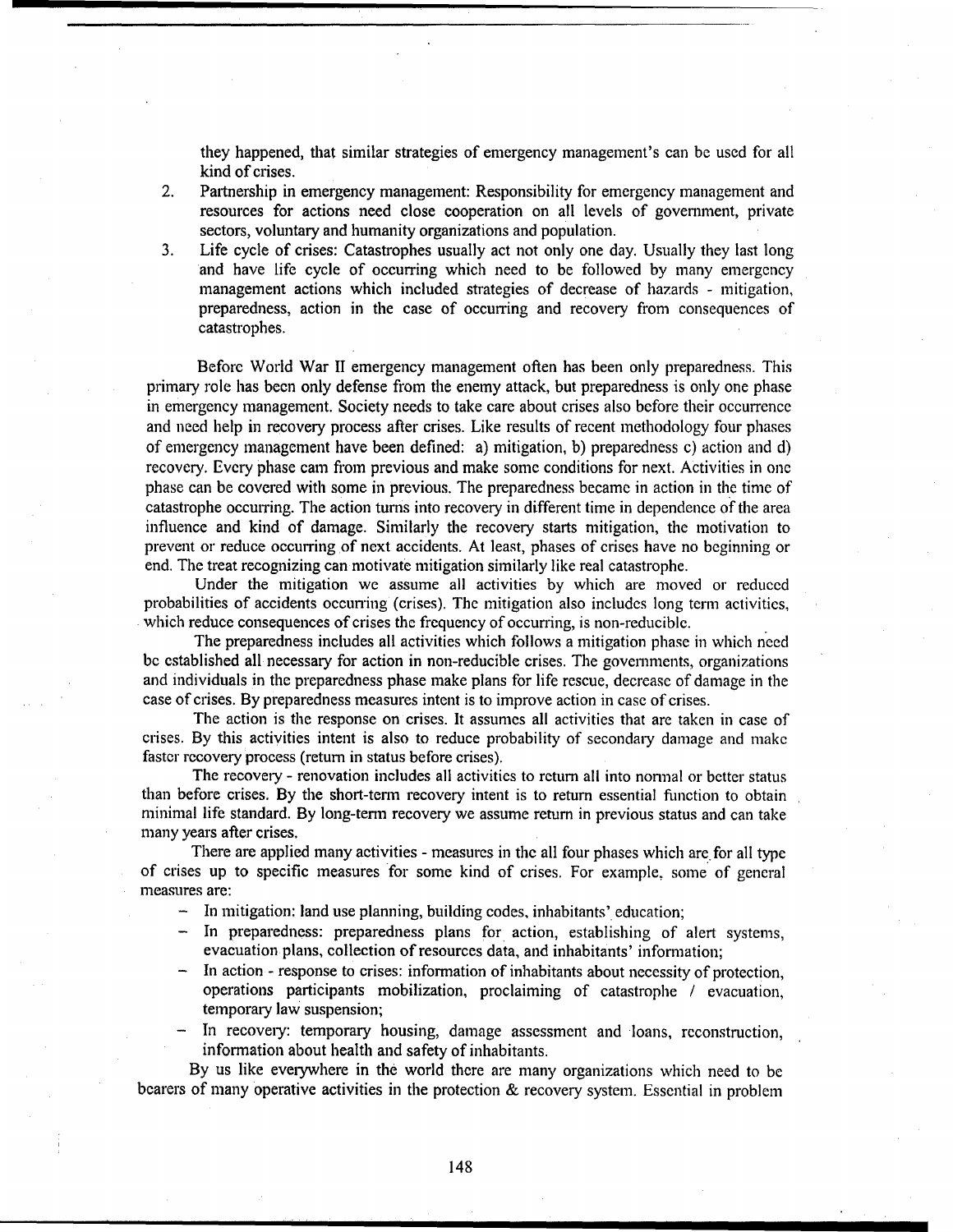of protection and rescue in Croatia is necessity of binding all these organizations in comprehensive and efficient emergency system. Everywhere this is task of emergency management organization (programming part), which is expert organization of government in case of crises. During the war such organization in Croatia was build, but in 1994 all was destroyed. In Croatia today do not exist most important programming part of emergency organization. Because it there is absent comprehensive hazard analysis, authority, organization structure, communication, resources and emergency plan. In the Figure 3 are shown potential structure of emergency organization of Croatia, which need be building again.

It is known what is need to be done in the field of organization, in the field of authority, collecting the data about resources, information & communication and in making plans. Only is necessary will of government to establish system of protection & rescue for inhabitants, goods and environment - on most developed countries models and on experience

Experience shows that regarding up to date Organization of the United Nations fail in taking proper actions to protect human life and goods in some world crises area. Good example for this statement was UNPROFOR's request to Croatian emergency management organization to protect his 600-700 protection force members in Zagreb (1993) in which there almost have been no war actions. Question was who needs to be protected by whom and from whom? Arc the United Nations protection forces sent to Croatia to protect civilians of Croatia or hostile country - does need to protect UNPROFOR? It seems that UNPROFOR headquarters has thinking that host country needs protect them. Because of that UNPROFOR was only additional expense in also without them shaken economy of the country.

#### **CONCLUSION**

Many kinds of endangering of inhabitants, goods and environment are present in recent World. Endangering is different from one part to another part of the world and because there are different interest for rescue and protection. The conditions for life in some area are dependent of harmonious use of natural resources - interrelations of nature with population. Interest for use of some natural resources in some part of globe produce conflicts that are the highest hazards for population. There is no efficient mechanism to stop these clashes. Because this every country needs to be trusted in they're own resources for inhabitants, goods and environmental protection from different hazards and make bilateral contacts with countries that have interest for cooperation. For this purpose is most important again to establish efficient governmental programming part of emergency organization like body of professionals - experts in highest-level country administration (president office or government).

#### **SUMMARY**

There are many hazards (natural and man made), which can endanger people, goods and environment. In the war about 14,000 people were killed and about 30,000 injured. Damages caused by the war in Croatia are estimated at about \$30 billion US\$ In addition to war damages, there are also usual peacetime damages caused by natural phenomena. These peacetime damages are estimated at more than \$300 million/year. Extraordinary experience (war) and everyday influence of nature and technology have shown to us that are necessary to have own very good emergency management.

Emergency management organization for natural and man made disasters, like one necessary human activity for decrease damages, is based on the factors: hazard analysis, authority, organization, communication, resources and emergency plans. Such organization has been built during the war in Croatia, according USA practices (FEMA, EMI, NATO) but on the beginning of 1994 all was stop. Now is the time to proceed with this job again. It is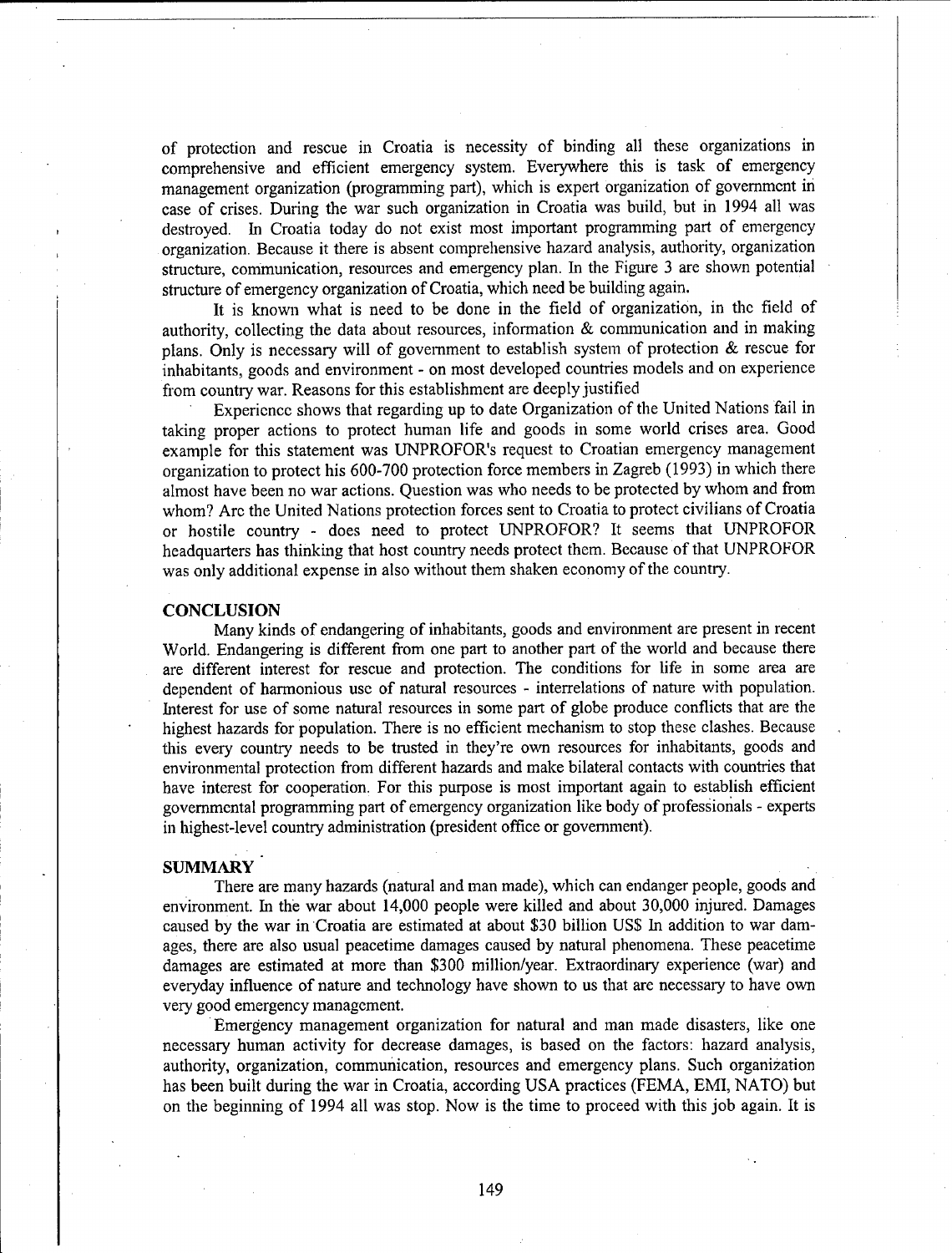known what is needed to **be** down in the field of organization, in the field of authority, collecting the data about resources, information & communication and in making plans. Only is necessary will of government to establish system of protection **&** rescue for inhabitants, goods and environment **-** on most developed countries models and on experience from country war. Reasons for this establishment are deeply justified.

## **REFERENCES**

- **1.** B.Molak: Aktivnosti prije i poslije katastrofa izazvanih prirodnim nepogodama, djelovanjemr 6ovjeka i ratnim sukobima, HRVATSKE **VODE,** *5(1997)* **19, 137-146**
- 2. B.Molak: Osnove planiranja zaštite i spašavanja stanovnika i dobara u slučaju nesreća u nukldarnim elektranama, **SIGURNOST** 41(2) **119-130 (1999)**
- **3.** B.Molak: Faza djelovanja u upravljanju u krizama iii izvanrednim stanjinia, **POLICLJA I SIGURNOST 7(1998)** *5-6, 475-494*
- 4. B.Molak: Ubla~ivanje **-** jedna od 6etiri faze u upravljanju u krizama, **POLICIJA I SIGURNOST 6(1997)** *5-6, 532-546*
- 5. B. Molak: Zakonodavne podloge i snimanie resursa za upravljanie u krizama ili izvanrednim stanjima, **POLICIJA I SIGURNOST 6(1997) 3, 248-263**
- 6. B.Molak: Školovanje za potrebe sustava zaštite i spašavanja u krizama ili izvanrednim stanjima, **POLICIJA I SIGURNOST 5(1996** )4- **5,** 462-473
- **7.** B.Molak: Planiranje za slu~aJ kriza ili izvanrcdnih stanja, **POLICIJA** I **SIGURNOST 5(1996)3, 287-304**
- **8.** B.Molak: Upravljanje u krizarna ili izvanrednim stanjima, **POLICIJA I SIGURNOST 5(1996)1, 89-108**
- **9.** B.Molak: How to use Risk Analysis in Rebuilding of Destroyed and War **-** threatened Country (Energetic), Society for Risk Analysis (Europe), **1995** Annual Meeting, May-21-25, 1995, Stuttgart (Germany)
- **10.** B.Molak: I ow to use Risk Analysis in Rebuilding of Destroyed and War **-** threatened Country (Example of Croatia), Society for Risk Analysis, 1994 Annual Meetting, December 4-7, 1994, Baltimore, **USA, P2.17**
- **11.** B.Molak: EMERGENCY **MANAGEMENT** (book) **UPRAVLJANJE U** KRIZAMA  knjiga u **kojoj** su dane osnove sustava razorenog 1994. god, publisher: ýkolska knjiga (because financial insufficiency not published)
- 12. Sustav zaštite i spašavanja u Hrvatskoj (slike), Stožer CZ RH, Zagreb, travanj 1994.
- **13.** 1zvjes'e o radu sustava za~tite i spagavanja u Hr-vatskoj **1993.,** Stoker CZ RI-I, Zagreb, siječanj 1994.
- 14. Nacrt zakona o sustavu zaštite i spašavanja, Stožer CZ RH Zagreb, srpanj 1993.
- **15.** B.Molak: **UPRAVLJANJE U** KRIZAMA **-** uloga rukovoditelja programa upute o djelovanju sustava zaštite i spašavanja stanovnika, dobara i okoliša u Republici Hrvatskoj (skripta), SCZRI-, Zagreb **1993.,**
- 16. Intervencije u izvanrednim situacijama (Zagrebački sustav za upravljanje u kriznim  $\alpha$ stanjima) **-** Ekološki projekt Zagreb **-** knjiga 7, Grad Zagreb - ZGO, INA Inženjering **-**Ekonerg **-** Elektrprojekt, Zagreb **1993.,** ZOO: Ekolo~ki projekt Zagreb, **I** dio: Osnova: **I** 0.pogl. Intervencije u izvanrednim situacijama (projektni zadatak) **1992.**
- **17.** B.Molak: Environmental Risk Analysis Needs in an Industrial City, Society for Risk Analysis, **1991** Annual Meeting, December **8 - 11, 1991,** Baltimore., **USA** (International Section), **MPM-JI, A-37;** Sigurnost ](34)199 2, **69-75**
- **18.** B.Molak: Integrated Risk Analysis for Large Industrial City: Zagreb (Hazard Materials), Society for Risk Analysis, **1992** Annual Meeting, December **6 - 10, 1992,** San Diego, **USA** (Global Risk: Integrated Assessment) **I** D-4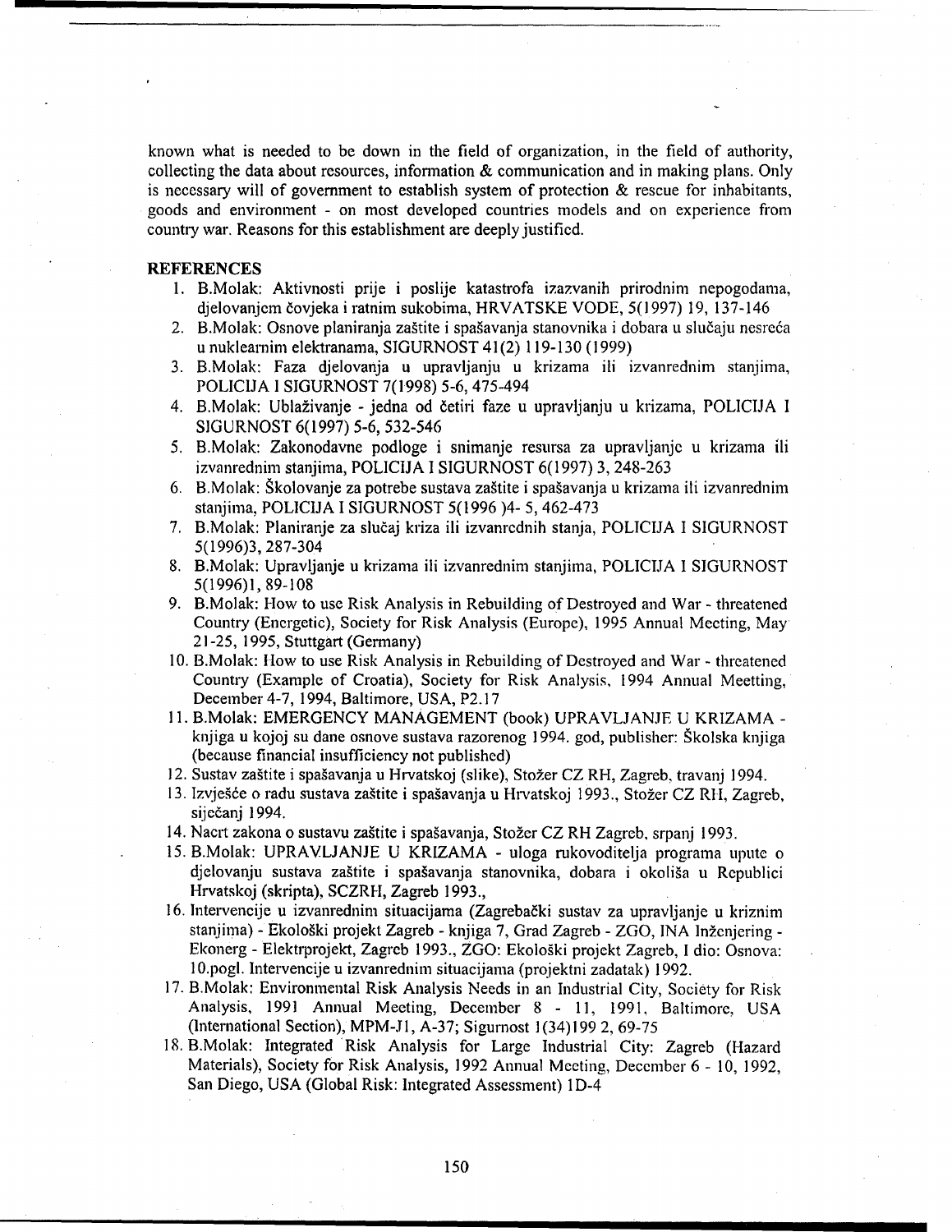- 19. B.Molik: The war in Croatia Why? (Lecture at FEMA Washington, December 11, 1991) Encyclopaedia Moderna 1(37) 1992, 57-63, Zagreb, (Lecture at UN New York December 4, 1992)
- 20. Data from: Državni statistički zavod, Narodna banka Hrvatske, Republička komisija za procjenu šteta
- 21. B.Molak: Public protection and utility technology related decision making (the accidents in nuclear power plants and electricity production), Nuklearna tehnologija (Vinča) 1(1988) 26-32
- 22. Civil Defense 1988: The year in Review, FEMA Washington
- 23. B.Molak: Protective measures in the case of accident in a nuclear power plant, 13 international seminar ISEMEC 87, Ljubljana Oct 1987, 143-152
- 24. Emergency Management, USA, FEMA
- 25. Compendium of technical information for the basic protection of population, NATO HQ, Brussels December1986

#### KEY WORDS

Emergency management, programming part of emergency organization, hazard analysis, authority, organization structure, communication, resources and emergency plans

#### **FIGURES AND TABLES**

Figure **1** Types of crises in Croatia

Figure 2 Damages from natural disasters (considered as peacetime crises) in Croatia in the 12 year period 1981 - 1992

Figure 3 Potential structure of emergency organization of Croatia